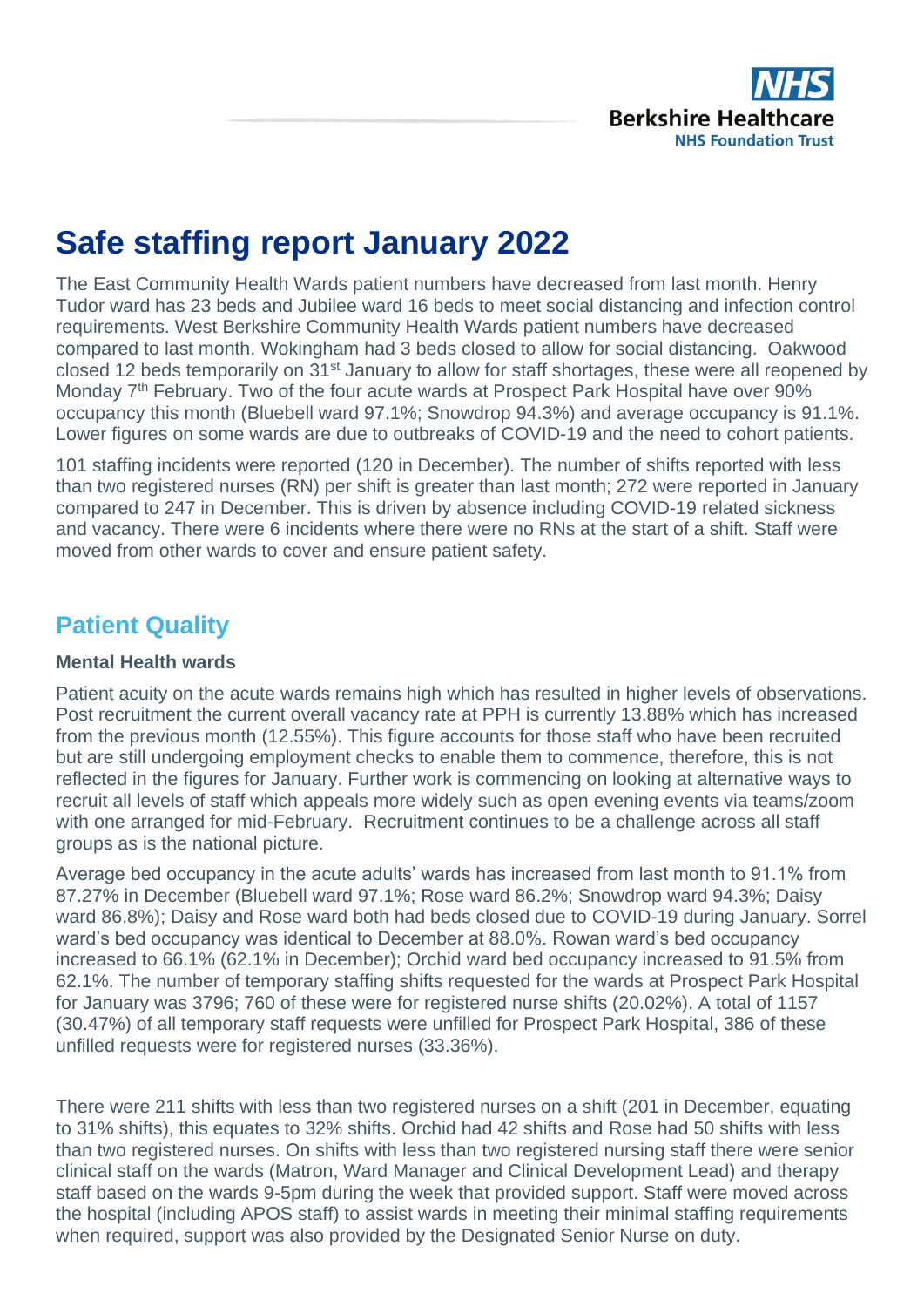In addition, a number of AHPs worked on the wards to support existing nursing staff and Nurse Associates were utilised when available.

Campion unit bed occupancy was static in January from the previous month at 44.4%. There were 0 shifts with less than two registered nurses. The number of temporary staffing shifts requested for Campion unit was 285; 108 of these were for registered nurse shifts (37.89%).

A total of 75 (26.31%) of all temporary staff requests were unfilled. There were 15 unfilled requests for a registered nurse (20%).

Table 1 below shows the current staffing position at PPH by registered and unregistered staff. This is inline with the new finance forecast plan developed this month hence slight changes in establishments. These figures are less posts offered.

|            | <b>Registered</b><br><b>nurses</b><br>(wte) | <b>Vacancy</b><br>(wte) | <b>Total</b><br>available<br>registered<br>nurses (wte) | <b>Unregistered</b><br>nurses (wte) | <b>Vacancy</b><br>(wte) | Total available<br>unregistered<br>nurses (wte) |  |  |
|------------|---------------------------------------------|-------------------------|---------------------------------------------------------|-------------------------------------|-------------------------|-------------------------------------------------|--|--|
| <b>PPH</b> | 110.52                                      | 29.96<br>$(27.11\%)$    | 80.56<br>(72.89%)                                       | 191.24                              | 40.36<br>$(21.1\%)$     | 150.88<br>$(78.90\%)$                           |  |  |

#### **Table 1. Current vacancies:**

#### **Community Health wards (CHS)**

East community ward numbers have stabilised but are lower than the West community wards. Jubilee ward had 16 beds and Henry Tudor ward has 23 beds available (24 beds in December) due to meeting social distancing and infection control requirements. West community health wards also have less beds available due to social distancing requirements. Across the West wards there are 3 beds at Wokingham closed for social distancing. Oakwood ward closed 12 beds on 31st January for a temporary period due to staffing shortages caused by absence, these were reopened by 7<sup>th</sup> February.

The average bed occupancy for the West CHS wards has increased for January to 86.24% from 84.12% in December; (Oakwood Unit 83.6%, Donnington ward 91.1%, Highclere ward 85.2%, Ascot ward 93.1%, Windsor ward 78.2%). The lower occupancy on Windsor ward is due to some beds being closed due to COVID-19 during January.

West CHS wards requested 1251 temporary shifts, 482 were for registered nurses (38.52%). A total of 395 (31.57%) shifts were unfilled; 136 were for registered nurses (34.43%).

Highclere ward had 24 shifts and Donnington ward 2 shifts with less than two registered nurses; they supported each other to ensure both the wards were covered and patient safety maintained. In addition, Nurse Associates were utilised when there was no RN available. Ascot ward had 18 shifts, Windsor ward 3 shifts and Oakwood unit had 6 shifts with less than two registered nurses.

The SafeCare model has been successfully rolled out to the West CHS wards. The data demonstrates that although safety was maintained, the acuity of the patients has meant that the staffing was sub-optimal at times in all three units during January, this was due to being unable to fill all gaps in the staffing rotas (Example of data is demonstrated in Appendix 1). Work is still ongoing to improve consistency in data entry. Figures are provided weekly to Senior Managers.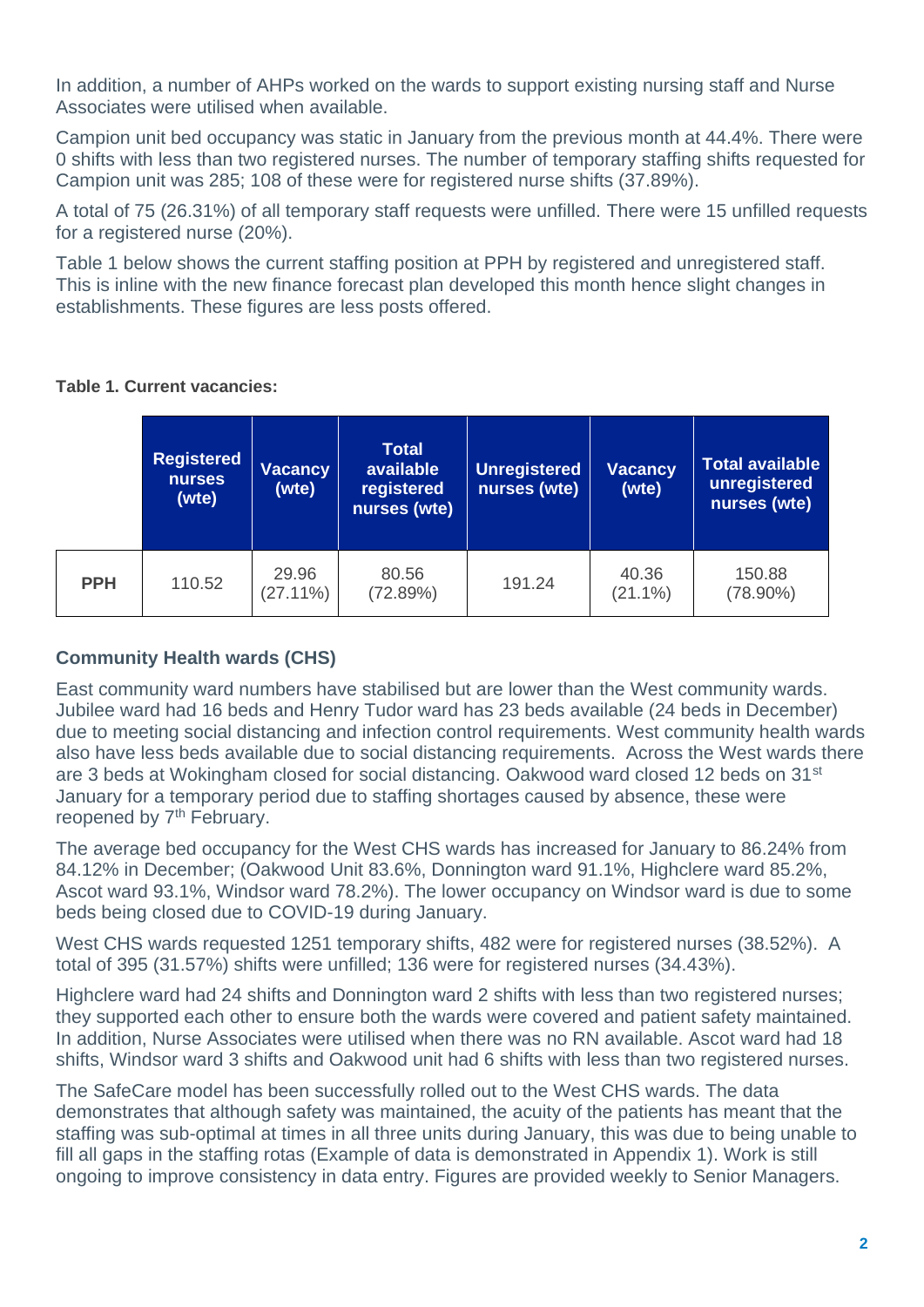The average bed occupancy for the East wards in January was 76.65% (70.25% in December); Jubilee ward 83.7%, Henry Tudor ward 69.6%. Henry Tudor ward has a bed capacity of 23 beds as patients and Jubilee ward 16 beds to allow for social distancing and infection control requirements. East CHS wards requested 297 temporary shifts; 88 (29.62%) were for registered nurses. A total of 38 shifts (12.79%) were unfilled; 5 were for registered nurses (13.15%). There were 8 shifts with less than two registered nurses on Jubilee ward and 0 on Henry Tudor ward.

The SafeCare model has now been implemented on both East CHS wards. Data for January indicates that staffing levels are appropriate for the patient numbers and acuity on both wards. However, the tool is still being embedded on the wards with support to improve consistency of data entry.

**Table 2:** below shows the current staffing position on the community health wards by registered and unregistered staff. These reflect the budget for 2021/22.

|                                    | <b>Registered</b><br><b>nurses</b><br>(wte) | <b>Vacancy</b><br>(wte) | <b>Total</b><br>available<br>registered<br>nurses (wte) | <b>Unregistered</b><br>nurses (wte) | <b>Vacancy</b><br>(wte) | <b>Total available</b><br>unregistered<br>nurses (wte) |
|------------------------------------|---------------------------------------------|-------------------------|---------------------------------------------------------|-------------------------------------|-------------------------|--------------------------------------------------------|
| <b>West</b><br><b>CHS</b><br>wards | 62.85                                       | 4.5<br>(7.15%)          | 58.35<br>(92.85%)                                       | 78.88                               | 4<br>$(5.07\%)$         | 74.88<br>(94.93%)                                      |
| <b>East</b><br><b>CHS</b><br>wards | 21.29                                       | 3<br>$(14.10\%)$        | 18.29<br>$(85.90\%)$                                    | 33.01                               | 5.6<br>(16.97%)         | 27.41<br>(81.83%)                                      |
| <b>Total</b>                       | 84.14                                       | 7.5<br>$(8.92\%)$       | 76.64<br>(91.08%)                                       | 111.89                              | 9.6<br>(8.58%)          | 102.29<br>(91.42%)                                     |

#### **Triangulation of Incident Data**

The triangulation of the patient safety incident data sets involves medication, patients found on the floor, pressure ulcers, absent and missing, seclusions, prone restraints, self–harm and assaults with staffing level. No incidents were reported as moderate or above during the month as a result of safe staffing.

#### **Safe Staffing Declaration**

All of the wards at PPH have registered nurse vacancies and as a result continue to use high levels of temporary staff to achieve the position of safe staffing numbers. In addition, during January the impact of COVID-19 on both our permanent and temporary workforce has resulted in wards across the trust being below their required staffing on many occasions. Therefore, whilst patient safety was maintained across all wards and no incidents were directly reported in relation to safe staffing, patient experience may have been compromised.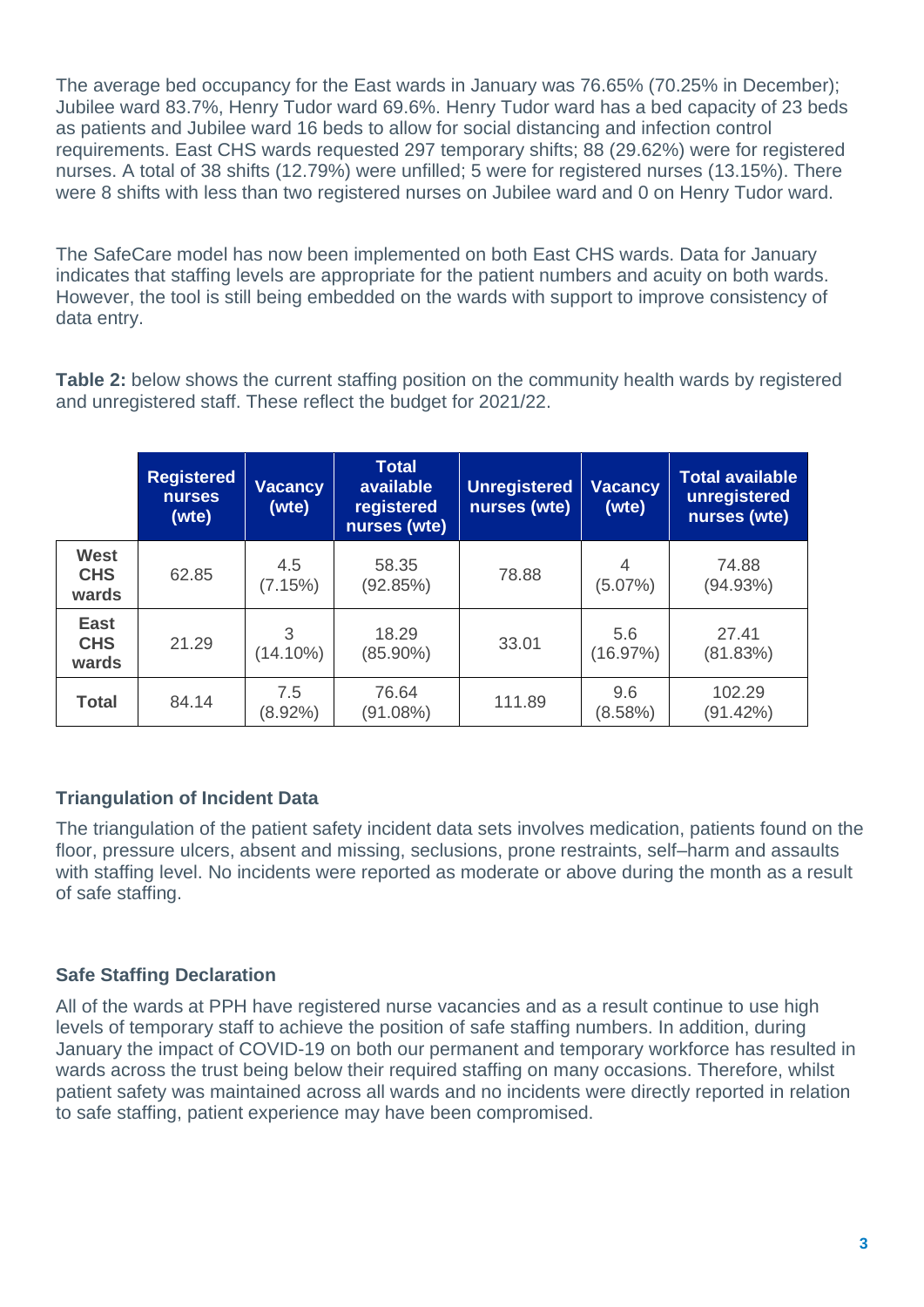#### **Financial Implications**

• Continued usage of temporary staff including registered nursing to cover vacancies, absence and levels of observations for patients

#### **Risk Implications**

- Number of current registered nurse vacancies across wards
- Levels of absence as a result of COVID-19

#### **Care Hours per Patient Day (CHPPD)**

The publication of Lord Carter's review, 'Operational productivity and performance in English acute hospitals: Unwarranted variations', in February 2016 highlighted the importance of the ensuring efficiency and quality across the whole NHS. One of the obstacles identified in eliminating unwarranted variation in clinical staff distribution within the NHS provider sector has been the absence of a single means of consistently recording, reporting and monitoring staff deployment.

In order to provide a consistent way of recording and reporting deployment of staff providing care on inpatient wards, the Care Hours per Patient Day (CHPPD) metric was developed and while it is recognised that the needs of patients using services are often quite different, the CHPPD measure provides a representation of the number of care hours available to patients and it is expected that this measure will enable wards of a similar size, speciality and patient group to be benchmarked in the future. Nationally there is currently limited benchmarking data available at present. CHPPD for all the inpatient areas within Berkshire Healthcare is captured within Table 4 alongside the fill rate and bed occupancy.

#### **Reporting**

NHS England requires Trusts to submit monthly staffing data which is displayed on NHS Choices and on the Trust website. The staffing information required to be displayed is the total monthly planned staff hours versus actual staff hours (percentage fill). This information is split by day shift/ night shift and by registered nurses/ unregistered care staff. NHS England has not released the parameters against which staffing levels should be RAG rated as this is a decision for local Trusts and their Board. This information is detailed in Table 4 of the report.

Guidance published in November 2014 by the Department of Health based on NICE guidelines for safe staffing (in acute hospitals) identified 'red flags' where safety has the potential to be compromised. One of these red flags was monitoring when wards had less than two registered nurses present on the ward during a shift. All our Mental Health and Community Wards are staffed to provide two registered staff on every shift and the shifts with less than two registered staff on duty are detailed in table 4. For Campion Unit (Learning Disability unit) the agreed staffing levels are two registered nurses during the day and one registered nurse at night, therefore it is breaches in these levels that are captured in Table 4 for Inpatient wards.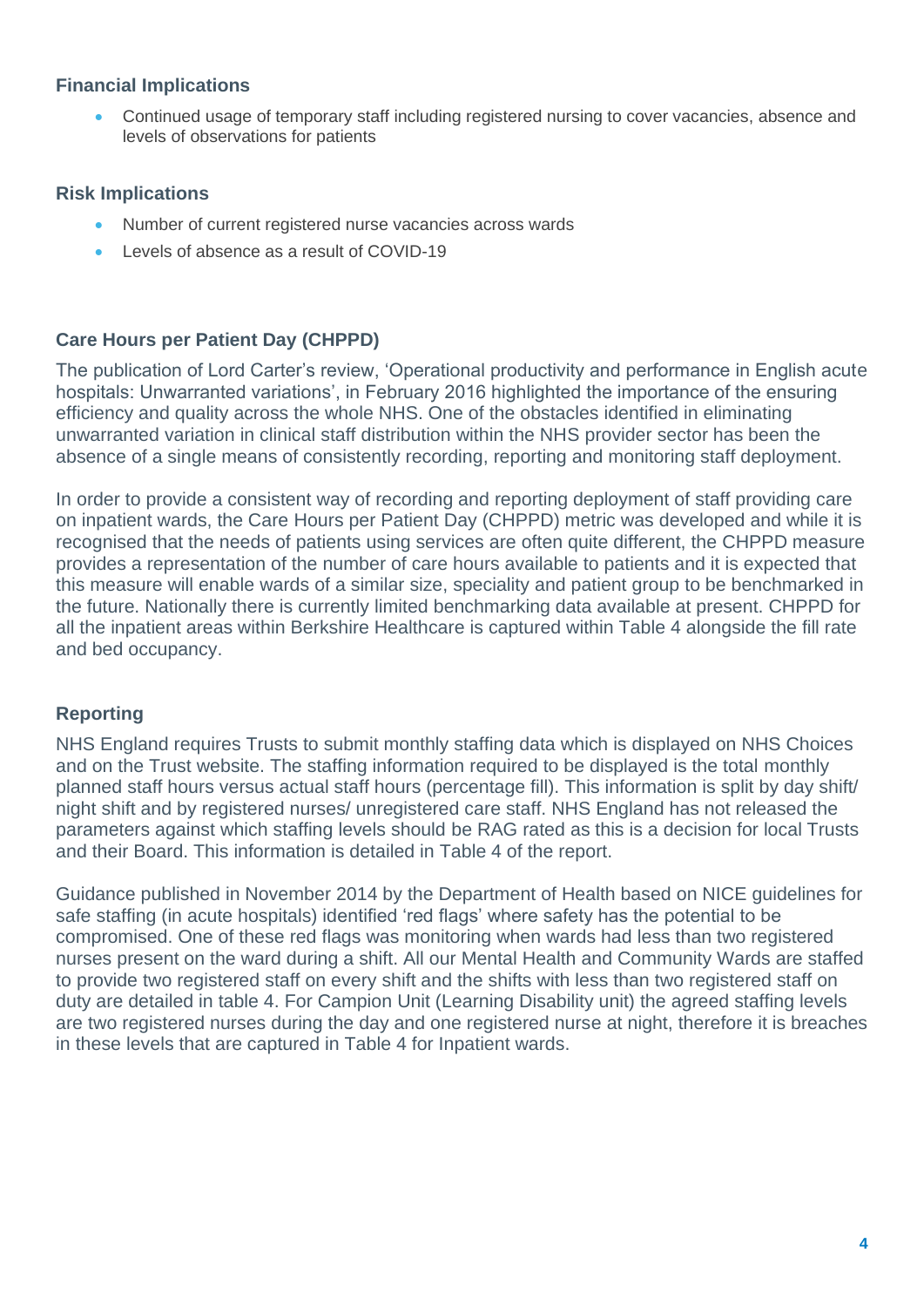#### **Main themes from this month's report**

- Two of the four mental health wards had occupancy of over 90% due to COVID-19 and the cohorting of patients
- Recruitment of both Registered Nurses and HCAs remains challenging in line with the national picture
- There continues to be a high level of temporary staff usage to cover vacancies, absences and high levels of observations
- COVID-19 has had a significant impact on staffing absence across all wards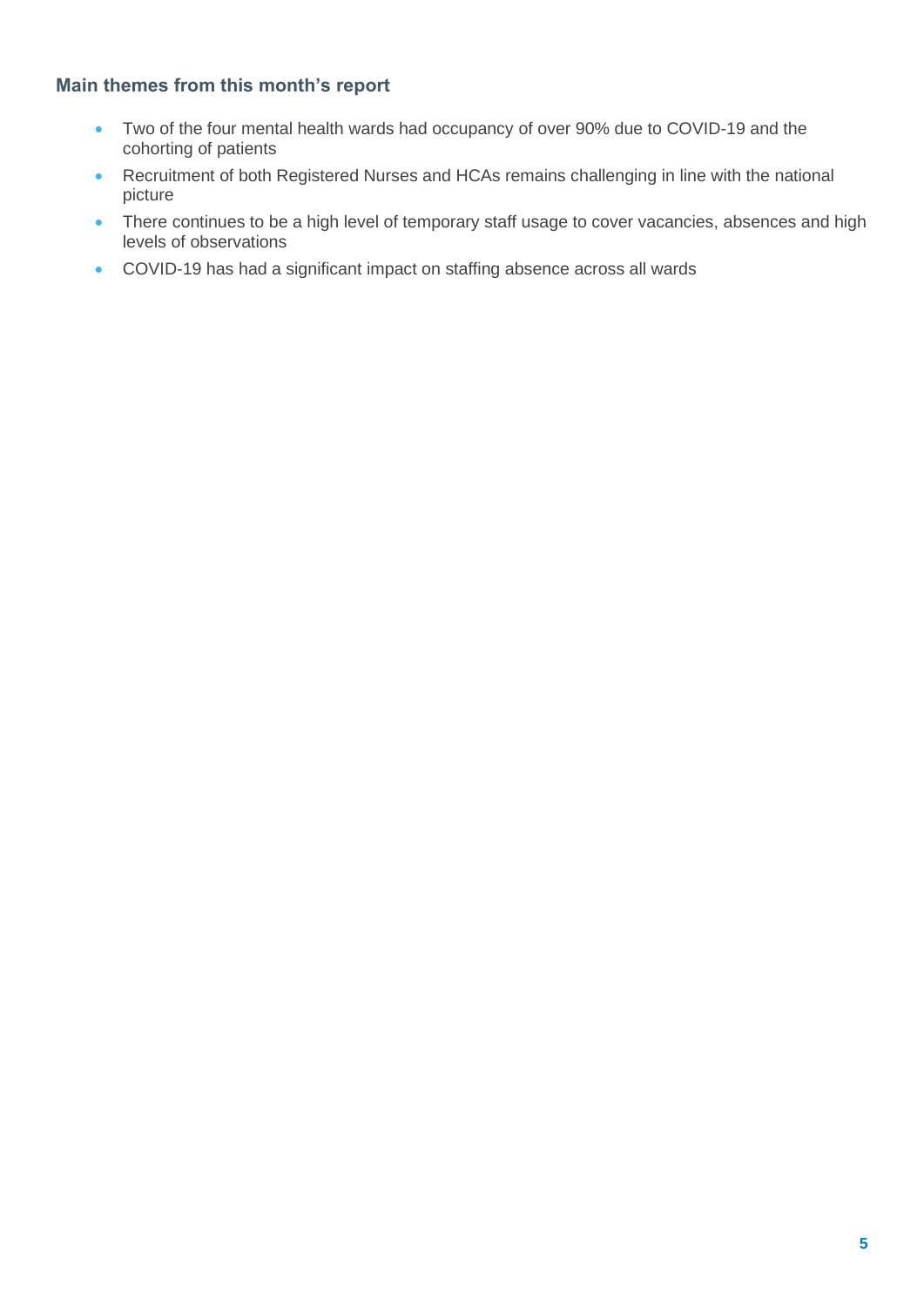# **Appendix 1**

Example of West Community Health Services Data Showing Required v Actual Hours. To note: the spikes in data are where information has been omitted.



#### **Oakwood Ward (January 2022)**

#### **West Berkshire Inpatient Wards (January 2022)**



^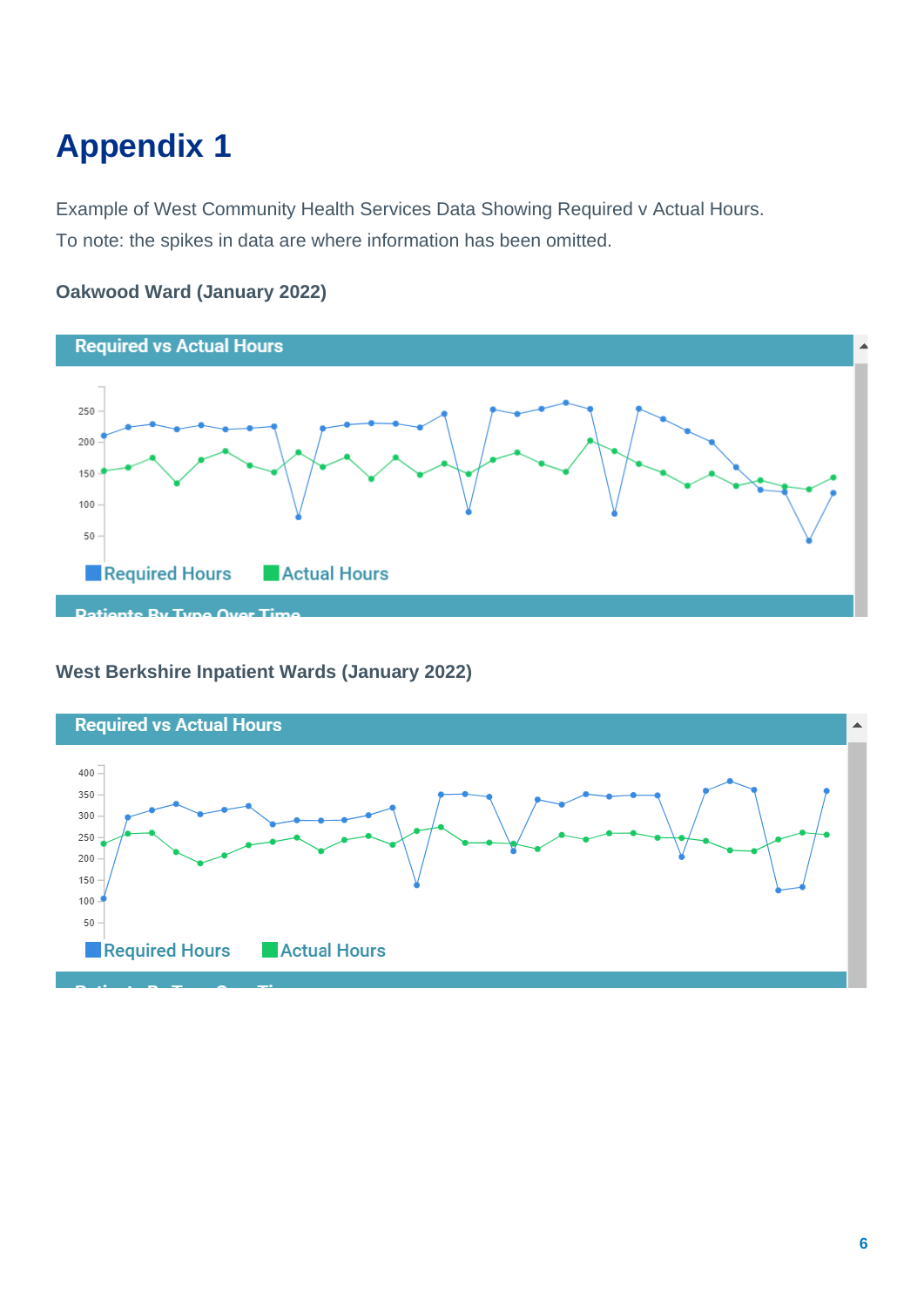### **Wokingham Inpatient Wards (January 2022)**